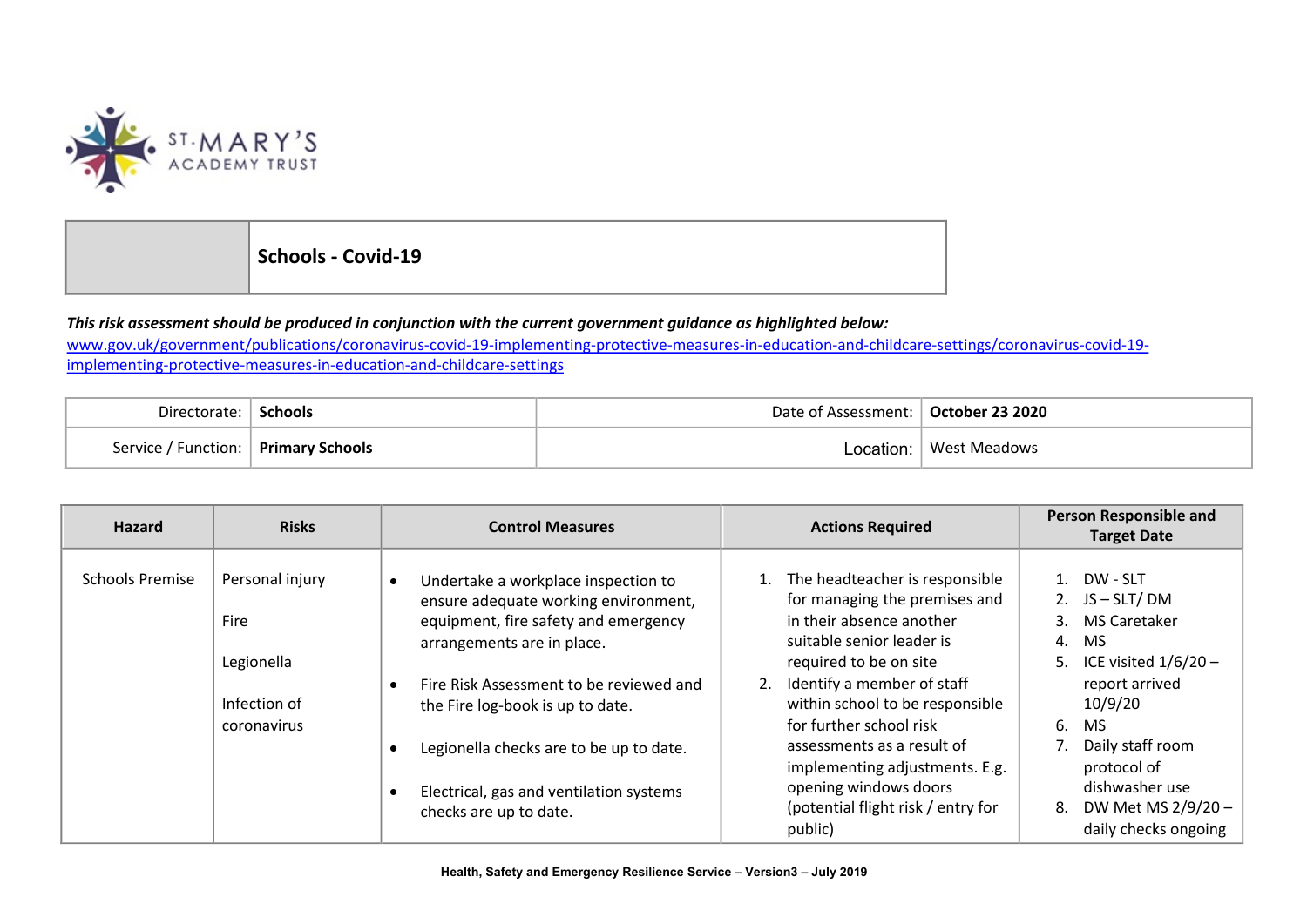| Increased cleaning regime.<br>$\bullet$ | Building checklist updated daily<br>3. | $MS - through$<br>9.     |
|-----------------------------------------|----------------------------------------|--------------------------|
|                                         | by site caretaker                      | Caretaker App - ICE      |
| Communal areas<br>$\bullet$             | 4. Ensure school Legionella checks     | report 24/7/20.          |
|                                         | are up to date                         | Battery replaced in      |
|                                         | Ensure contractor (ICE<br>5.           | Fire Alarm               |
|                                         | Plumbing) Legionella checks            | 10. Key holder list      |
|                                         | have been complete or if not           | remains same as          |
|                                         | due are scheduled                      | 22/5/20                  |
|                                         | Ensure schools have self-<br>6.        | 11. MS - checks with App |
|                                         | assessed against the criteria          | $-$ ICE report 24/7 $-$  |
|                                         | provided by the contractor (ICE        | Actions addressed by     |
|                                         | Plumbing) in respect of                | <b>DW</b>                |
|                                         | Legionella                             | 12. FRA next due Feb 22. |
|                                         | 7. Ensure equipment that holds         | 13. Last review July 20  |
|                                         | water e.g. dishwashers,                | 14. Frequent drills      |
|                                         | combination ovens etc. are run         | conducted                |
|                                         | through on a full cleaning cycle       | throughout the year      |
|                                         | at least once per week                 | $-$ see log              |
|                                         |                                        | 15. Drill 7.9.20         |
|                                         | Complete the prestart building<br>8.   |                          |
|                                         | checklist. Any concerns                | announced.               |
|                                         | reported                               | Unannounced drill        |
|                                         | 9. Ensure fire / security alarms are   | 22/9                     |
|                                         | fully operational and in working       | 16. Standard routine in  |
|                                         | order                                  | place-drilled for,       |
|                                         | 10. Update keyholder information       | however use of class     |
|                                         | and consider the use of remote         | locks being costed       |
|                                         | monitoring or alternative              | see FM meeting           |
|                                         | providers if reliant upon staff.       | notes                    |
|                                         | 11. Ensure luminaires and              | 17. Extinguishers        |
|                                         | emergency lighting is fully            | serviced                 |
|                                         | operational                            | 18. JS has returned to   |
|                                         | 12. Review the fire risk assessment    | work 1/9/20 -            |
|                                         | 13. Ensure the fire log book is up to  | cleaning managed by      |
|                                         | date                                   | <b>MS</b>                |
|                                         | 14. Ensure all people in the building  | 19. Timetable shared     |
|                                         | are aware of fire/emergency            | with staff wc 06.7.20    |
|                                         | arrangements                           | - questions around       |
|                                         | 15. Conduct a fire drill within the    | ICT suite. Extra         |
|                                         | first few weeks of wider re-           | cleaning taking place    |
|                                         | opening (September) following          | after school             |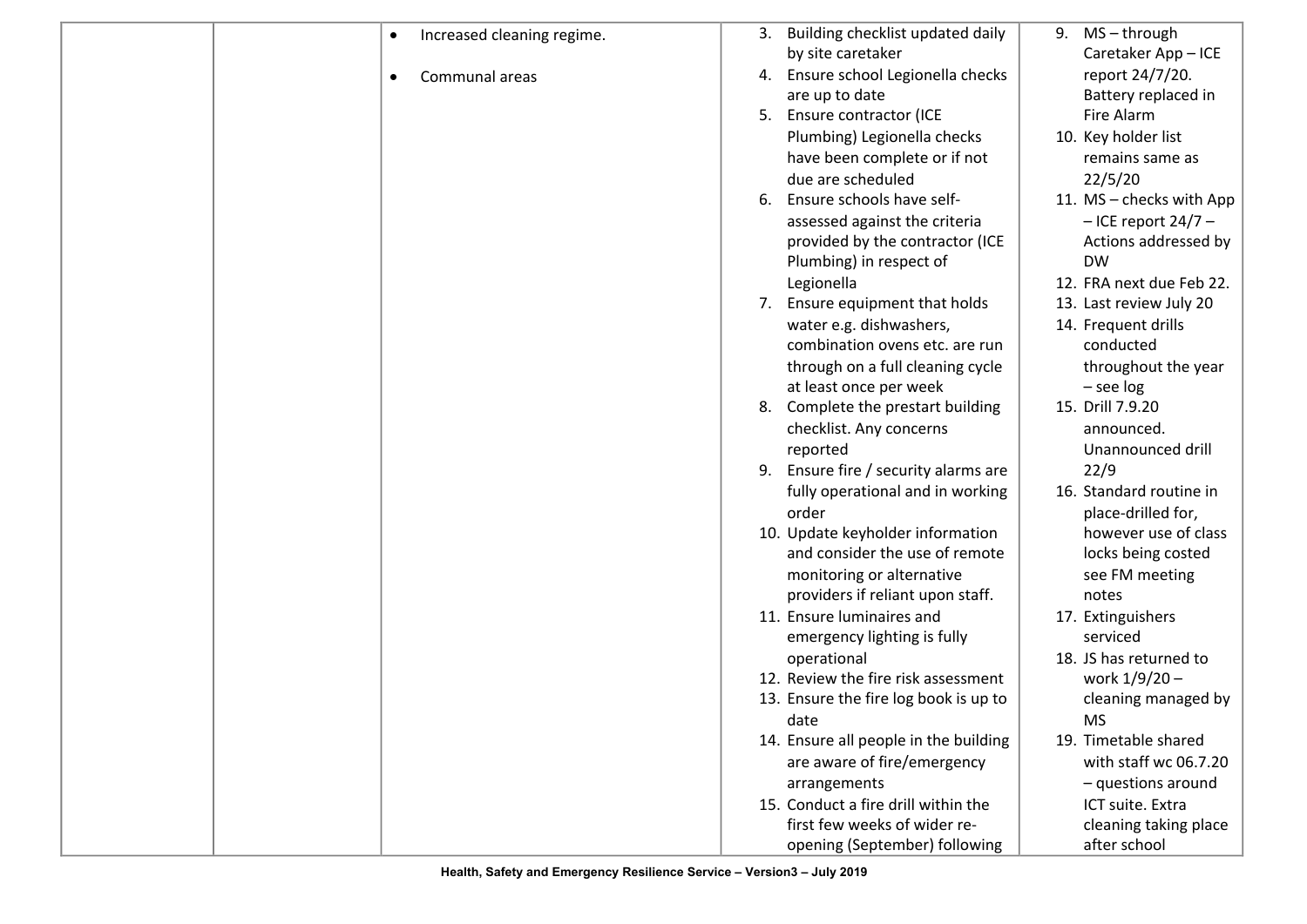|                          |              |                                                        | social distancing as appropriate.     | 20. NA                                      |
|--------------------------|--------------|--------------------------------------------------------|---------------------------------------|---------------------------------------------|
|                          |              |                                                        | Re-evaluate the findings and          | 21. No increase to risk $-$                 |
|                          |              |                                                        | implement actions                     | MS routine of                               |
|                          |              |                                                        | 16. Check access control and          | building lockup -DM                         |
|                          |              |                                                        | lockdown procedures are still         | & DW also aware -                           |
|                          |              |                                                        | operational                           | main gates locked in                        |
|                          |              |                                                        | 17. Ensure additional specialist      | AM                                          |
|                          |              |                                                        | equipment (needs dependant)           | 22. Reception areas -                       |
|                          |              |                                                        | has been serviced (as part of         |                                             |
|                          |              |                                                        |                                       | entry sign use no pen<br>- santiser for use |
|                          |              |                                                        | the routine service cycle) and is     | 23. Staff room -reduced                     |
|                          |              |                                                        | fit for purpose                       |                                             |
|                          |              |                                                        | 18. Increase cleaning capacity with   | occupancy through                           |
|                          |              |                                                        | contractors or staff                  | rota max 4                                  |
|                          |              |                                                        | 19. Timetable / structure the school  | 24. Office equipment -                      |
|                          |              |                                                        | day to allow for additional           | protocol for sharing                        |
|                          |              |                                                        | cleaning                              | resources i.e.                              |
|                          |              |                                                        | 20. Check for any damage to all       | photocopier, clean-                         |
|                          |              |                                                        | known asbestos. Not part of           | use-clean signage in                        |
|                          |              |                                                        | routine cycle. A check is             | place                                       |
|                          |              |                                                        | required before prestart.             |                                             |
|                          |              |                                                        | 21. Consider the impact of            |                                             |
|                          |              |                                                        | increased ventilation against         |                                             |
|                          |              |                                                        | security measures (i.e.               |                                             |
|                          |              |                                                        | windows/doors open increases          |                                             |
|                          |              |                                                        | risk / likelihood of access in and    |                                             |
|                          |              |                                                        | out of the building.                  |                                             |
|                          |              |                                                        | Safeguarding and security) and        |                                             |
|                          |              |                                                        | take action to nullify                |                                             |
|                          |              |                                                        | 22. Reception areas - posters, 2m     |                                             |
|                          |              |                                                        | marks, no communal pen for            |                                             |
|                          |              |                                                        | signing in                            |                                             |
|                          |              |                                                        | 23. Staff room - protocol for fridge, |                                             |
|                          |              |                                                        | kettle and eating areas               |                                             |
|                          |              |                                                        | 24. Office equipment – protocol for   |                                             |
|                          |              |                                                        | sharing resources i.e.                |                                             |
|                          |              |                                                        | photocopier, pens, staplers etc       |                                             |
|                          |              |                                                        |                                       |                                             |
| <b>Infection Control</b> | Infection of | Minimise contact with individuals who are<br>$\bullet$ | Inform children, young people,<br>1.  |                                             |
|                          | coronavirus  | unwell by ensuring that those who have                 | parents, carers or any visitors, such |                                             |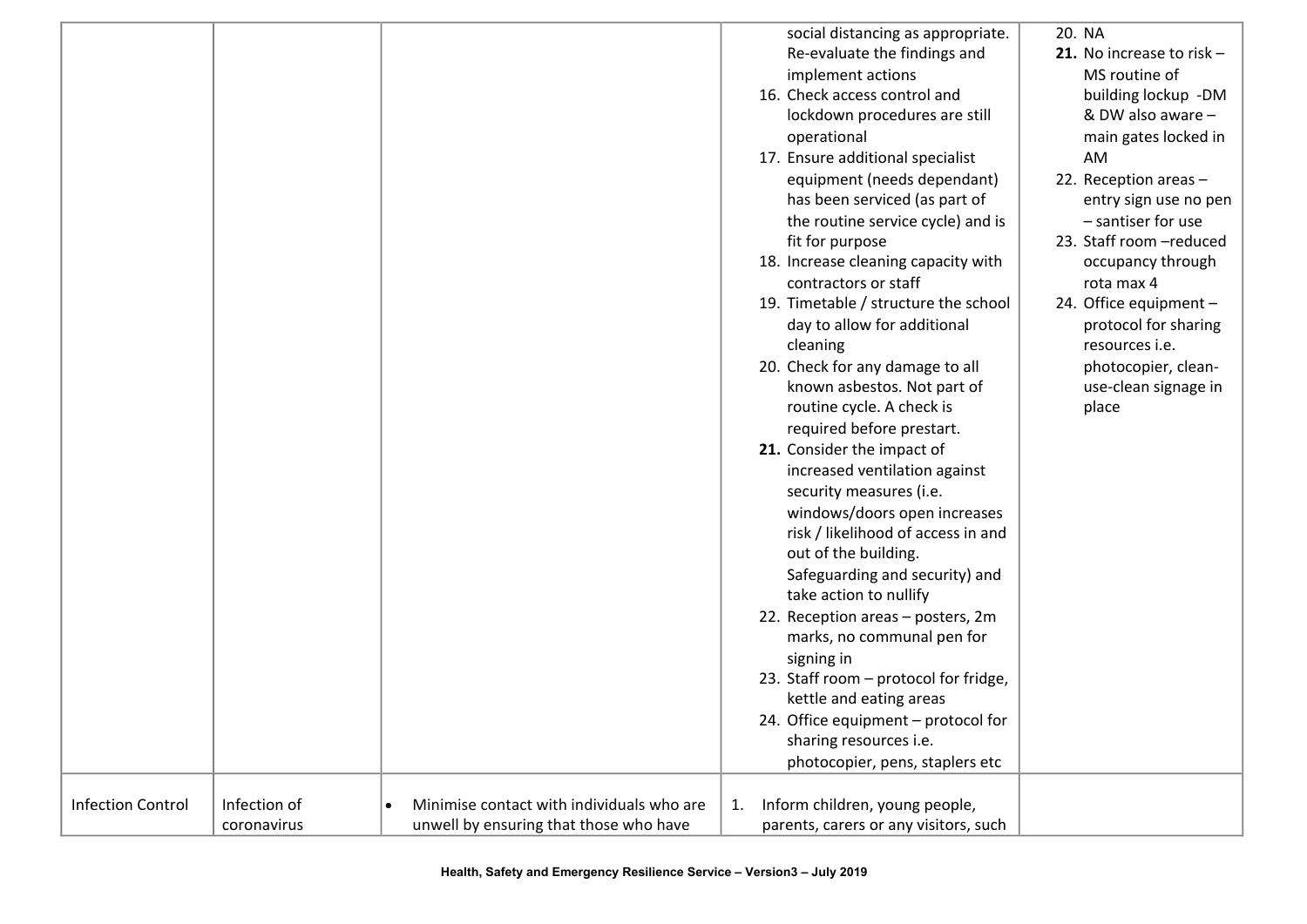| those                                | Dealing with direct<br>transmission (e.g.<br>close contact with<br>colleges. | coronavirus symptoms, or who have<br>someone in their household who does, do<br>not attend childcare settings, schools or                           |     | as suppliers, not to enter the<br>setting if they are displaying<br>symptoms of coronavirus (following<br>the COVD19 guidance for<br>households with possible | 1. | Families are informed<br>home page website item,<br>plus twitter as routine<br>2. Handwash facilities<br>available in each class |
|--------------------------------------|------------------------------------------------------------------------------|-----------------------------------------------------------------------------------------------------------------------------------------------------|-----|---------------------------------------------------------------------------------------------------------------------------------------------------------------|----|----------------------------------------------------------------------------------------------------------------------------------|
| and indirect                         | sneezing/coughing)<br>$\bullet$                                              | Cleaning hands more often than usual -<br>wash hands thoroughly for 20 seconds                                                                      | 2.  | coronavirus infection)<br>Assess that sufficient handwashing                                                                                                  |    | space - additional hand<br>sanitizers in each class                                                                              |
| touching<br>contaminated<br>surfaces | transmission (e.g.                                                           | with running water and soap and dry them<br>thoroughly or use alcohol hand rub or<br>sanitiser ensuring that all parts of the<br>hands are covered. |     | facilities are available and where<br>these are required. Where a sink is<br>not nearby, provide hand sanitiser<br>in classrooms and other learning           |    | Staff notice board - -<br>clean -use-clean for<br>shared resources - INSET<br>2 <sup>nd</sup> September 20                       |
|                                      |                                                                              | Ensure good respiratory hygiene by                                                                                                                  | 3.  | environments<br>Inform everyone that shared                                                                                                                   | 4. | Main school entry<br>signage/sanitiser station                                                                                   |
|                                      | approach.                                                                    | promoting the 'catch it, bin it, kill it'                                                                                                           |     | resources (where individual<br>resources are not possible) are to                                                                                             |    | and all school users as<br>routine                                                                                               |
|                                      | $\bullet$                                                                    | Cleaning frequently touched surfaces often                                                                                                          |     | be used with a clean, use, clean<br>regime. Wash hands / sanitise, use                                                                                        |    | 5. MS caretaker daily<br>checks                                                                                                  |
|                                      |                                                                              | using standard products (such as<br>detergents and bleach).                                                                                         |     | the resource and wash hands /<br>sanitise again                                                                                                               |    | 6. Staff to revisit process<br>with pupils Wed 3 sept                                                                            |
|                                      | $\bullet$                                                                    | Minimise contact and mixing by altering, as                                                                                                         | 4.  | Inform everyone to wash / sanitise<br>hands on arrival and exit of the                                                                                        |    | 20 and then weekly<br>7. Staff to revisit process                                                                                |
|                                      |                                                                              | much as possible, the environment (such<br>as classroom layout) and timetables (such                                                                |     | building, before eating, after<br>eating, sneezing or coughing.                                                                                               |    | with pupils Wed 3 sept<br>20 and then weekly                                                                                     |
|                                      |                                                                              | as staggered break times)                                                                                                                           | 5.  | Ensure adequate signage<br>Ensure sufficient supply of soap and                                                                                               |    | Caretaker daily check of<br>paper towel                                                                                          |
|                                      |                                                                              |                                                                                                                                                     |     | hand sanitiser by contacting supply<br>chain                                                                                                                  | 9. | Staff briefing Inset<br>2nd.sept.20                                                                                              |
|                                      |                                                                              |                                                                                                                                                     | -6. | Provide training and continue to<br>model good hand washing practice<br>in line with government guidance                                                      |    | 10. COSHH for sanitiser<br>obtained with HSE<br>guidelines - S. Fogg                                                             |
|                                      |                                                                              |                                                                                                                                                     | 7.  | Provide training and continue to<br>model respiratory hygiene                                                                                                 |    | 11. Staff briefing Inset<br>2nd.sept.20                                                                                          |
|                                      |                                                                              |                                                                                                                                                     |     | promoting 'catch it, bin it, kill it'.<br>Ensure an initial order has been                                                                                    |    | 12. Caretaker store<br>13. School hall is only                                                                                   |
|                                      |                                                                              |                                                                                                                                                     |     | placed and processes are in place<br>to re-order tissues in order to<br>continue with the 'catch it, bin it,                                                  |    | planned multi-occupied<br>space, cleaning routine<br>shared INSET $2.9.20 -$<br>Dinners in bubbles -                             |
|                                      |                                                                              |                                                                                                                                                     | 9.  | kill it'.<br>Ensure staff are aware and have<br>been informed of their                                                                                        |    | cleaned after each<br>serving                                                                                                    |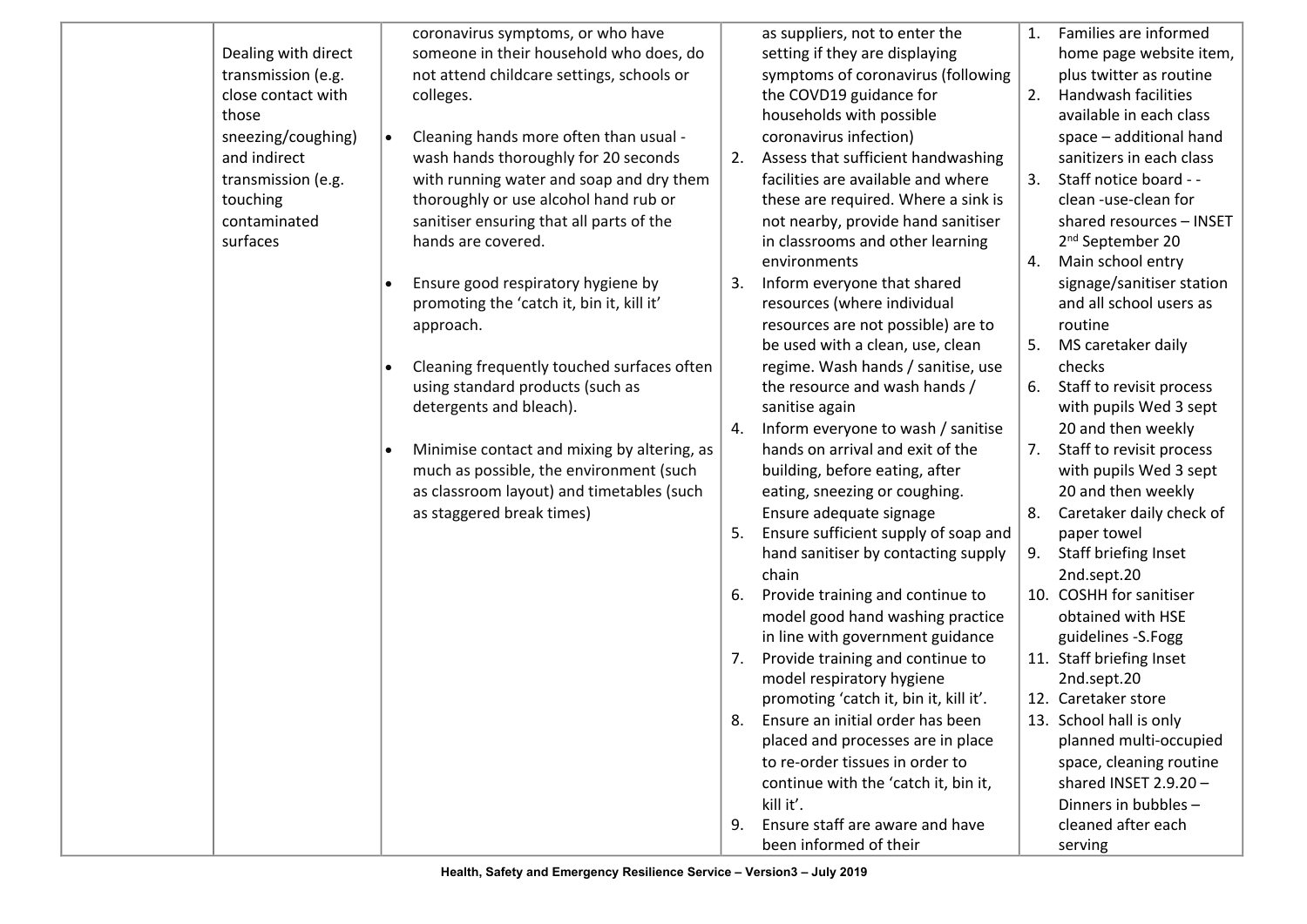|  |  | responsibility for cleaning and         | 14. MS & Cleaners daily          |
|--|--|-----------------------------------------|----------------------------------|
|  |  | continual upkeep of hygiene             | cleaning routine, staff          |
|  |  | standards                               | follow clean-use-clean           |
|  |  | 10. Ensure risk assessments are in      | for equipment                    |
|  |  | place for any chemicals which are       | 15. All class windows are        |
|  |  | used and all staff have had the         | safe to operate                  |
|  |  | relevant training / guidance            | 16. As appropriate $-$ this will |
|  |  | 11. Ensure staff are aware of practices | be monitored for closing         |
|  |  | to ensure equipment is                  | during fire drills Autumn        |
|  |  | appropriately cleaned between use       | term                             |
|  |  | (different children / groups of         | 17. Switched off July 2020       |
|  |  | children)                               | 18. No mechanical                |
|  |  | 12. Designate a room for storage        | ventilation                      |
|  |  | 13. Timetable should not use rooms for  | 19. Staggered start and entry    |
|  |  | multiple purposes. Where this is a      | points shared with               |
|  |  | necessity documented                    | parents WC06.7.20,               |
|  |  | arrangements for cleaning and           | website and again                |
|  |  | infection control are required and      | 1/9/20                           |
|  |  | must be produced beforehand. This       | 20. Timetabled start has         |
|  |  | includes the school hall                | been in place for                |
|  |  | 14. Develop a timetable and rota for    | Summer term and has              |
|  |  | cleaning of items which are             | worked well, this was            |
|  |  | touched, e.g. toys, books, desks,       | scaled up for the                |
|  |  | chairs, doors, sinks, toilets, light    | September start back -           |
|  |  | switches, bannisters etc.               | one way system reversed          |
|  |  | 15. Identify which windows are          | at home time -                   |
|  |  | available to open and aid               | newsletter and                   |
|  |  | ventilation. (Safeguarding and fire     | modelling                        |
|  |  | procedures must not be                  | 21. shared with parents          |
|  |  | compromised)                            | WC06.7.20 Inform staff           |
|  |  | 16. All non-fire doors to be propped    | of their group protocol          |
|  |  | open, where safe to do so               | for drop-off/pick-up             |
|  |  | (Safeguarding and fire procedures       | 22. Daily collection routine     |
|  |  | must not be compromised) to limit       | 23. Daily collection routine     |
|  |  | the use of door handles and             | 24. Contractors via school       |
|  |  | increase ventilation                    | arrangement only Rota            |
|  |  | 17. Any mechanical ventilation and/or   | shared with staff WC             |
|  |  | recirculatory systems should be set     | 13.7.20                          |
|  |  | to full fresh air. If this is not       | 25. MS to liaise with            |
|  |  |                                         | contractor                       |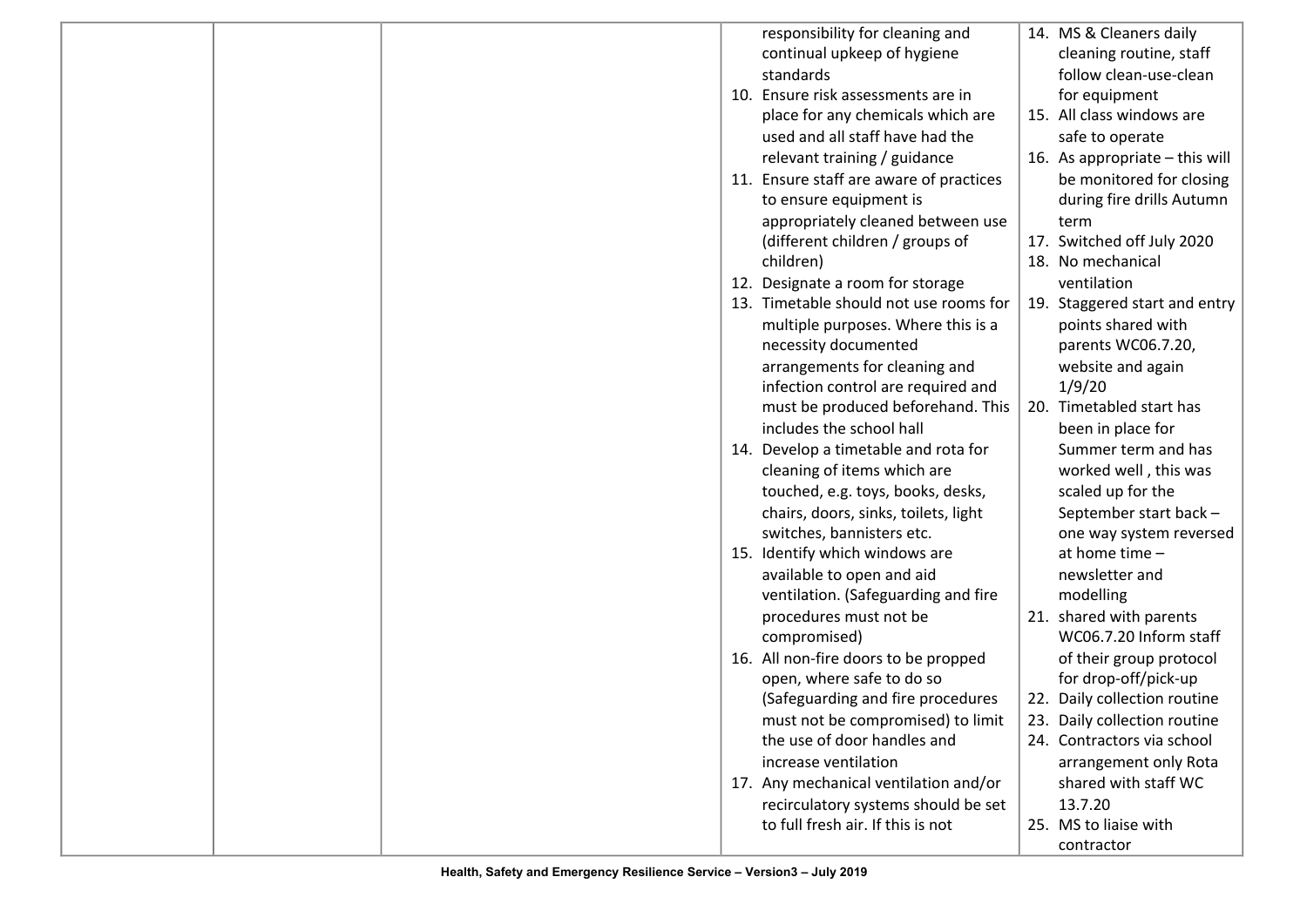|  |  | possible they should be switched         | 26. INSET briefing update    |
|--|--|------------------------------------------|------------------------------|
|  |  | off.                                     | 2/9/20                       |
|  |  | 18. Continue chemical store ventilation  | 27. INSET briefing following |
|  |  | 19. Timetable and inform parents of      | meeting with kitchen         |
|  |  | their staggered drop-off and pick-       | 28. Reinforce safe use of    |
|  |  | up times                                 | toilets in Assemblies &      |
|  |  | 20. Mark a one-way drop-off/pick-up      | class discussion             |
|  |  | route for parents. Including             | 29. DW to include in written |
|  |  | distancing lines. Entry and exit         | piece to both staff and      |
|  |  | should not use the same route to         | parents                      |
|  |  | avoid 'going against the flow of         |                              |
|  |  | traffic' and to limit or eliminate any   |                              |
|  |  | contact, including where possible        |                              |
|  |  | passing.                                 |                              |
|  |  | 21. Inform parents and display signage   |                              |
|  |  | for drop-off/pick-up arrangements,       |                              |
|  |  | e.g. 1 parent only; no access to the     |                              |
|  |  | building without prior                   |                              |
|  |  | appointment; where to wait; no           |                              |
|  |  | gatherings.                              |                              |
|  |  | 22. Inform children of their individual  |                              |
|  |  | drop-off / pick-up protocol              |                              |
|  |  | 23. Inform staff of their group protocol |                              |
|  |  | for drop-off/pick-up                     |                              |
|  |  | 24. Identify required contractors and    |                              |
|  |  | other professionals and make             |                              |
|  |  | arrangements for when/if                 |                              |
|  |  | contractors/professionals need to        |                              |
|  |  | be on site. Plans must include how       |                              |
|  |  | school will ensure social distancing     |                              |
|  |  | from the contractor/professional         |                              |
|  |  | by use of either use of barriers,        |                              |
|  |  | zonal occupancy or out of occupied       |                              |
|  |  | school hours works. The plans            |                              |
|  |  | should not compromise other              |                              |
|  |  |                                          |                              |
|  |  | factors.                                 |                              |
|  |  | 25. Arrange more frequent collection     |                              |
|  |  | of clinical/offensive waste              |                              |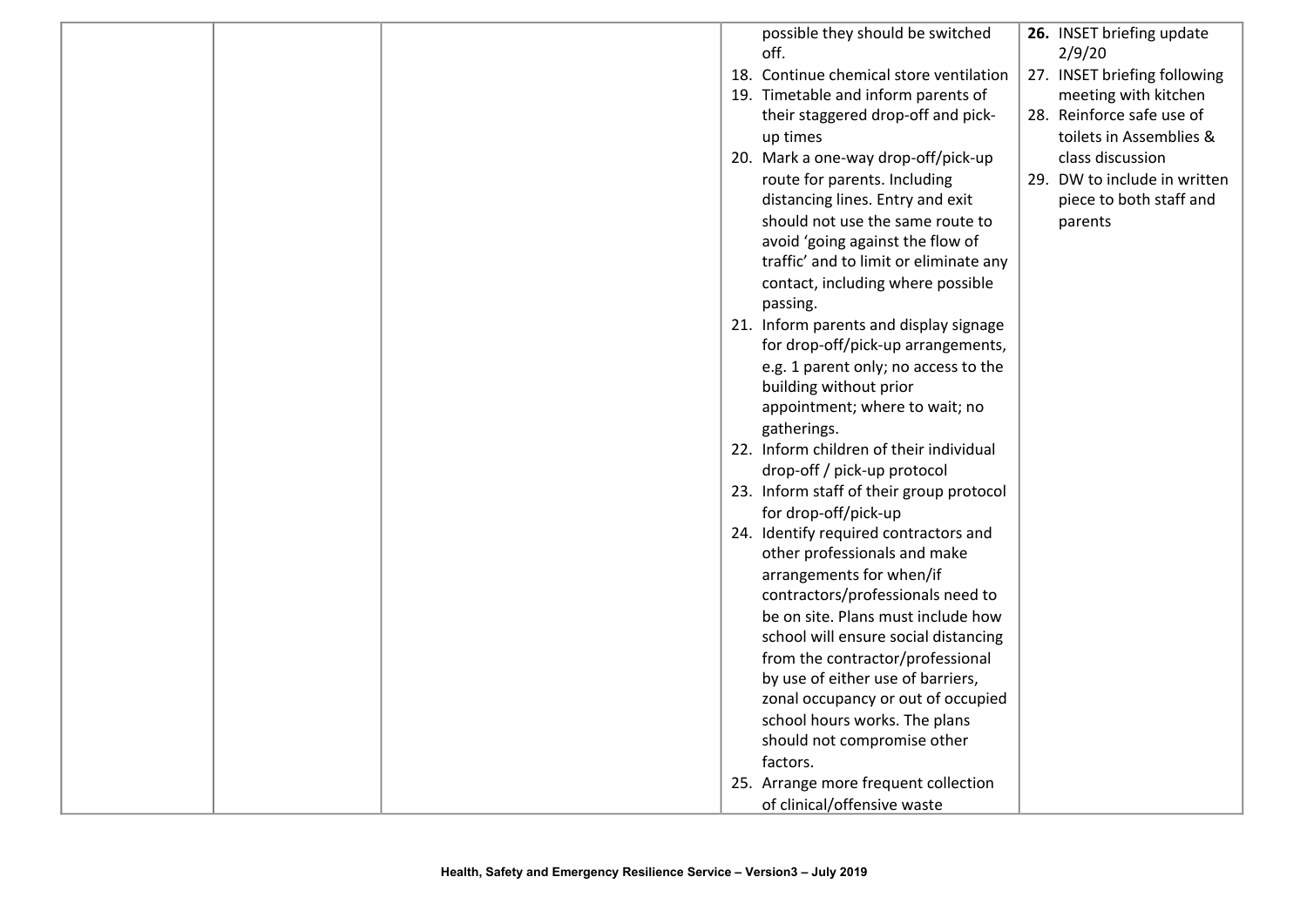|                                         |                                      |                                                                                                                                                                                                                                                                                                                                                                                                                                                                                                                                                                                                                                                                                                                                                   |                | 26. Inform staff and produce a rota for<br>frequent emptying of bins during<br>the day<br>27. Timetable staggered lunch breaks<br>and inform everyone involved of<br>the arrangements<br>28. Plan how to limit the number of<br>children using facilities such as<br>toilets at the same time<br>29. Inform children, parents, carers and<br>adults that outdoor equipment<br>must not be used and safely<br>segregate/block access to outdoor<br>equipment. Outdoor equipment<br>must not be used unless school can<br>ensure it is appropriately cleaned in                                                                                                                                            |                                  |                                                                                                                                                                                                                                                                                                                                                                                                                                                                                            |
|-----------------------------------------|--------------------------------------|---------------------------------------------------------------------------------------------------------------------------------------------------------------------------------------------------------------------------------------------------------------------------------------------------------------------------------------------------------------------------------------------------------------------------------------------------------------------------------------------------------------------------------------------------------------------------------------------------------------------------------------------------------------------------------------------------------------------------------------------------|----------------|----------------------------------------------------------------------------------------------------------------------------------------------------------------------------------------------------------------------------------------------------------------------------------------------------------------------------------------------------------------------------------------------------------------------------------------------------------------------------------------------------------------------------------------------------------------------------------------------------------------------------------------------------------------------------------------------------------|----------------------------------|--------------------------------------------------------------------------------------------------------------------------------------------------------------------------------------------------------------------------------------------------------------------------------------------------------------------------------------------------------------------------------------------------------------------------------------------------------------------------------------------|
|                                         |                                      |                                                                                                                                                                                                                                                                                                                                                                                                                                                                                                                                                                                                                                                                                                                                                   |                | line with government guidance for<br>non-healthcare settings                                                                                                                                                                                                                                                                                                                                                                                                                                                                                                                                                                                                                                             |                                  |                                                                                                                                                                                                                                                                                                                                                                                                                                                                                            |
| PPE (including face<br>masks/coverings) | Spread of infection<br>(coronavirus) | The majority of staff in education settings will<br>not require PPE beyond what they would<br>normally need for their work, even if they are<br>not always able to maintain a distance of 2<br>metres from others.<br>PPE is only needed in a very small number of<br>cases including:<br>Children whose care routinely already<br>$\bullet$<br>involves the use of PPE due to their<br>intimate care needs should continue to<br>receive their care in the same way.<br>If a child becomes unwell with symptoms<br>of coronavirus while in their setting and<br>needs direct personal care until they can<br>return home. A fluid-resistant surgical face<br>mask should be worn by the supervising<br>adult if a distance of 2 metres cannot be | 1.<br>2.<br>3. | School must place an initial order<br>for PPE. This order should include<br>sufficient stock of PPE for children<br>whose care routinely requires PPE<br>and any PPE requirements for<br>potential first aid or individuals<br>displaying symptoms<br>Have a stock monitoring process in<br>place for PPE and facilities to re-<br>order. Re-order volumes and<br>timescales should factor in lead<br>times and supply chain issues.<br>Prepare a room to be used as an<br>isolation room for anyone<br>displaying symptoms. The room<br>should be prepared giving<br>particular concern to cleaning and<br>hygiene. Any routes to toilets or<br>exit from the building should not be<br>used by others. | 1.<br>2.<br>3.<br>4.<br>5.<br>6. | PPE materials in place in<br>each classroom, weekly<br>review of stock levels as<br>informed by staff to DW<br>& MS<br>YPO ordering weekly<br>turn-around in ordering<br>Reception area disabled<br>changing facilities room<br>identified, limiting<br>movement around<br>school<br>First-aiders update<br>briefing to consider<br>confidence 2 <sup>nd</sup> sept 20<br>Adopt the mantra more<br>PPE is better than no or<br>less PPE,<br>DW meet staff $1:1 -$<br>option to refer to OH |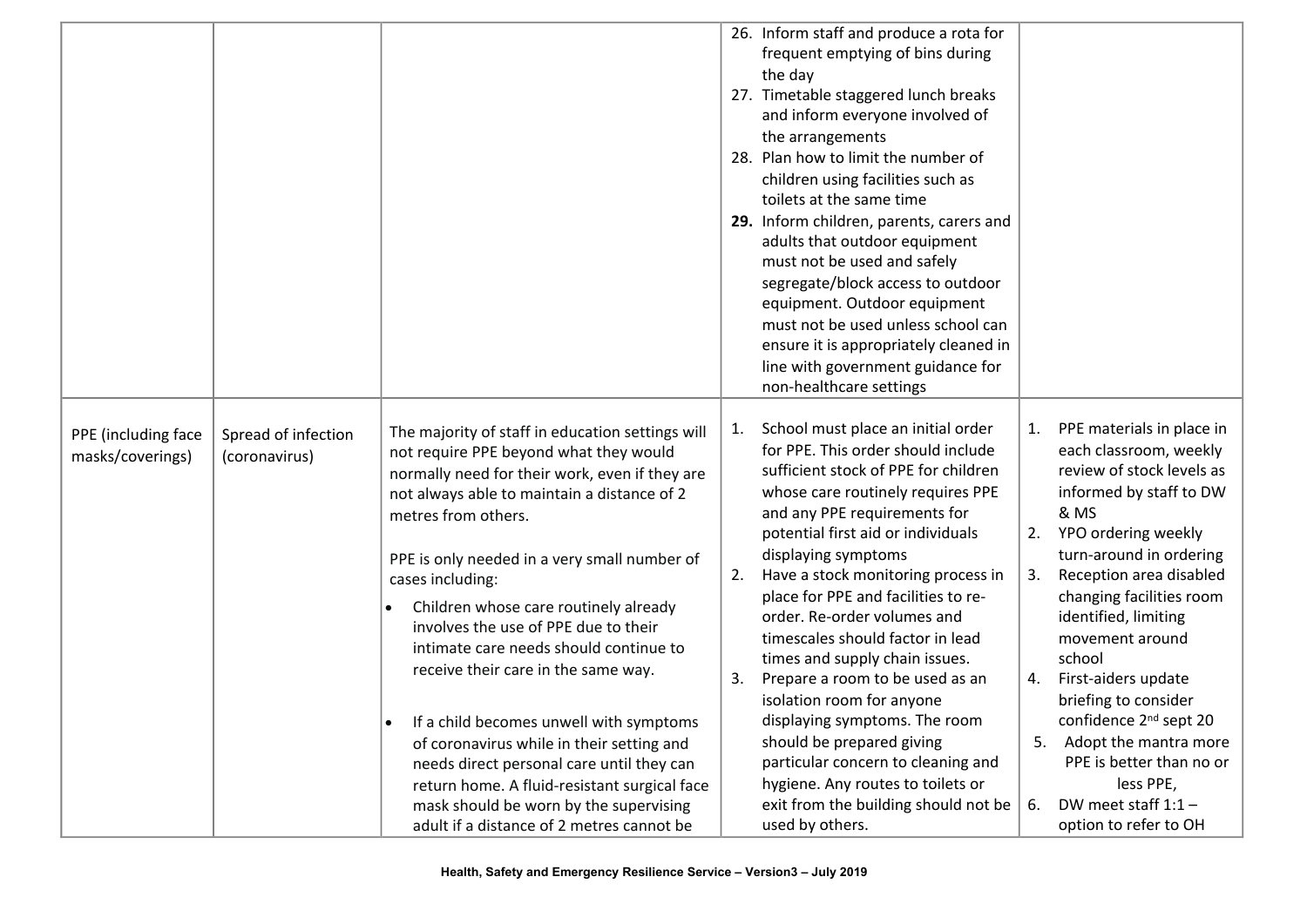|                                                                                             | maintained. If contact with the child is<br>necessary, then disposable gloves, a<br>disposable apron and a fluid-resistant<br>surgical face mask should be worn by the<br>supervising adult. If a risk assessment<br>determines that there is a risk of splashing<br>to the eye e.g. from coughing, spitting, or<br>vomiting, then eye protection should also<br>be worn.                                                                                                                                                                                                                                                                                                                                                                                                                                                                                                                                                                                                                                                  | Complete a first aid needs<br>4.<br>assessment and ensure timetables<br>and rotas are planned with<br>sufficient levels of relevantly<br>qualified, confident and qualified<br>individuals.<br>Adopt the mantra more PPE is<br>5.<br>better than no or less PPE<br>Meet with all staff shielded earlier<br>6.<br>in yr<br>7. All staff wear mask/ covering in<br>communal areas as of 20/10/2020<br>DW to ask ALL parents/ families to<br>8.<br>wear face covering on site                            | 7.<br><b>Agreed in Staff Meeting</b><br>Newsletter 23/10, Tweet<br>8.<br>21/10 and Text 21/10                                                                                                                                                                                                                                                                                                                      |
|---------------------------------------------------------------------------------------------|----------------------------------------------------------------------------------------------------------------------------------------------------------------------------------------------------------------------------------------------------------------------------------------------------------------------------------------------------------------------------------------------------------------------------------------------------------------------------------------------------------------------------------------------------------------------------------------------------------------------------------------------------------------------------------------------------------------------------------------------------------------------------------------------------------------------------------------------------------------------------------------------------------------------------------------------------------------------------------------------------------------------------|-------------------------------------------------------------------------------------------------------------------------------------------------------------------------------------------------------------------------------------------------------------------------------------------------------------------------------------------------------------------------------------------------------------------------------------------------------------------------------------------------------|--------------------------------------------------------------------------------------------------------------------------------------------------------------------------------------------------------------------------------------------------------------------------------------------------------------------------------------------------------------------------------------------------------------------|
| Infection of the<br>Vulnerable group<br>(children)<br>coronavirus to<br>vulnerable children | • A small number of pupils will still be unable<br>to attend in line with public health advice<br>because they are self-isolating and have<br>had symptoms or a positive test result<br>themselves; or because they are a close<br>contact of someone who has coronavirus<br>(COVID-19).<br>• Shielding advice for all adults and children<br>will pause on 1 August, subject to a<br>continued decline in the rates of<br>community transmission of coronavirus<br>(COVID-19). This means that even the<br>small number of pupils who remain on the<br>shielded patient list can also return to<br>school.<br>If rates of the disease rise in local areas,<br>children from that area, and that area only,<br>will be advised to shield during the period<br>where rates remain high and therefore<br>they may be temporarily absent.<br>• Some pupils no longer required to shield<br>but who generally remain under the care<br>of a specialist health professional may<br>need to discuss their care with their health | 1. Ensure that educational provision is<br>in place for pupils unable to attend<br>setting due to being advised to<br>shield.<br>2. Home learning platform to be in<br>place and staff and pupils trained to<br>use in Autumn term.<br>3. Implement a system to monitor<br>engagement with home learning<br>platform.<br>4. MC has shared Google Classroom in<br>staff meetings and to parents in<br>ventilated environment<br>5. Children have accessed Google<br>Classroom 5 times before half term | 1. Pupils have access to staff<br>planning through school<br>website - Google<br>Classroom meeting 24 Sep<br>2. Pupils have Google<br>classroom learning in<br>place October 2020 for<br>home-learning<br>requirements. Staff are<br>trained in its use<br>3. Monitoring via curriculum<br>leader & MC<br>4. Coaching sessions<br>delivered<br>5. Classes have practised<br>using Google Classroom in<br>ICT suite |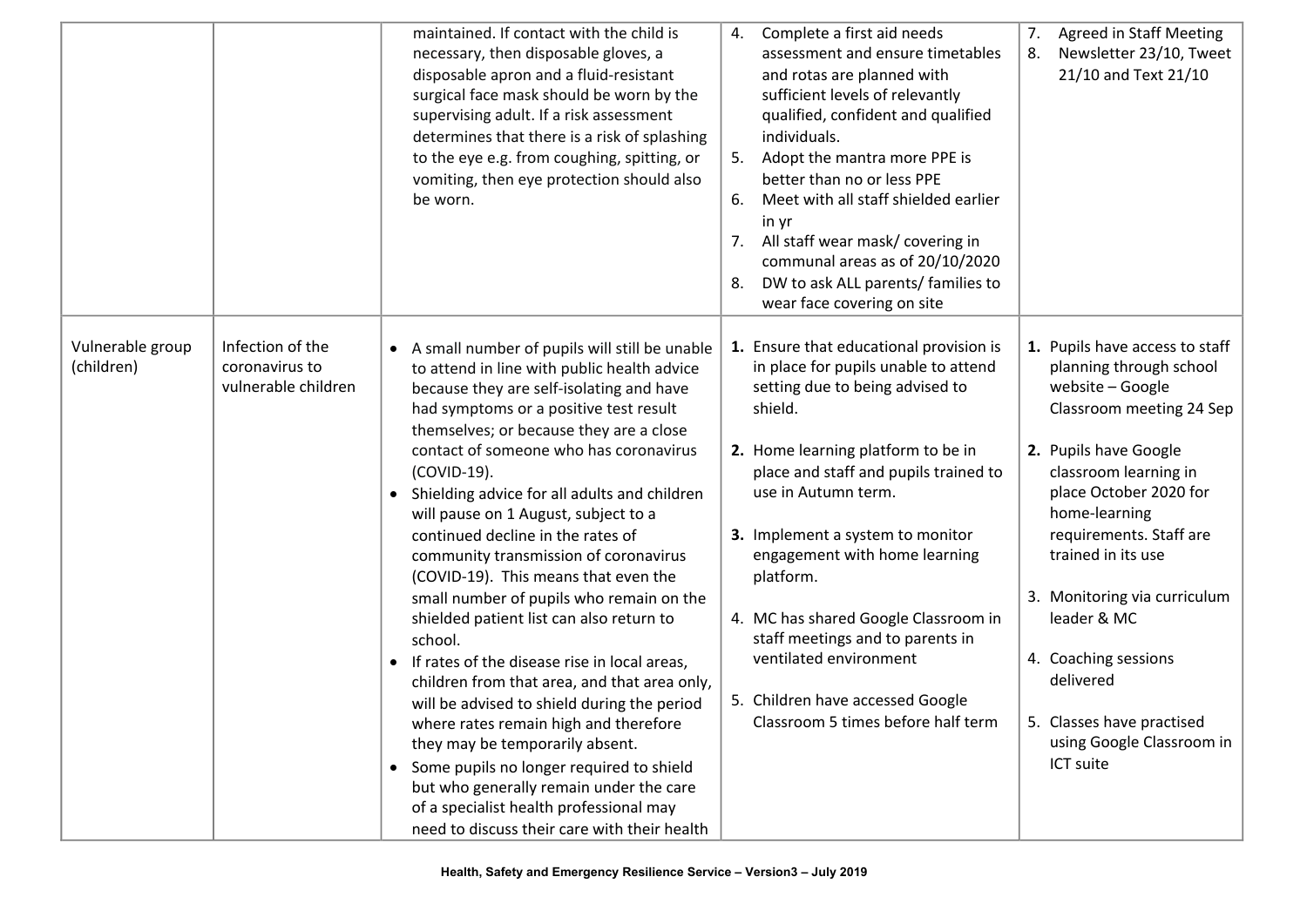|  | professional before returning to school in<br>September. |  |
|--|----------------------------------------------------------|--|
|  |                                                          |  |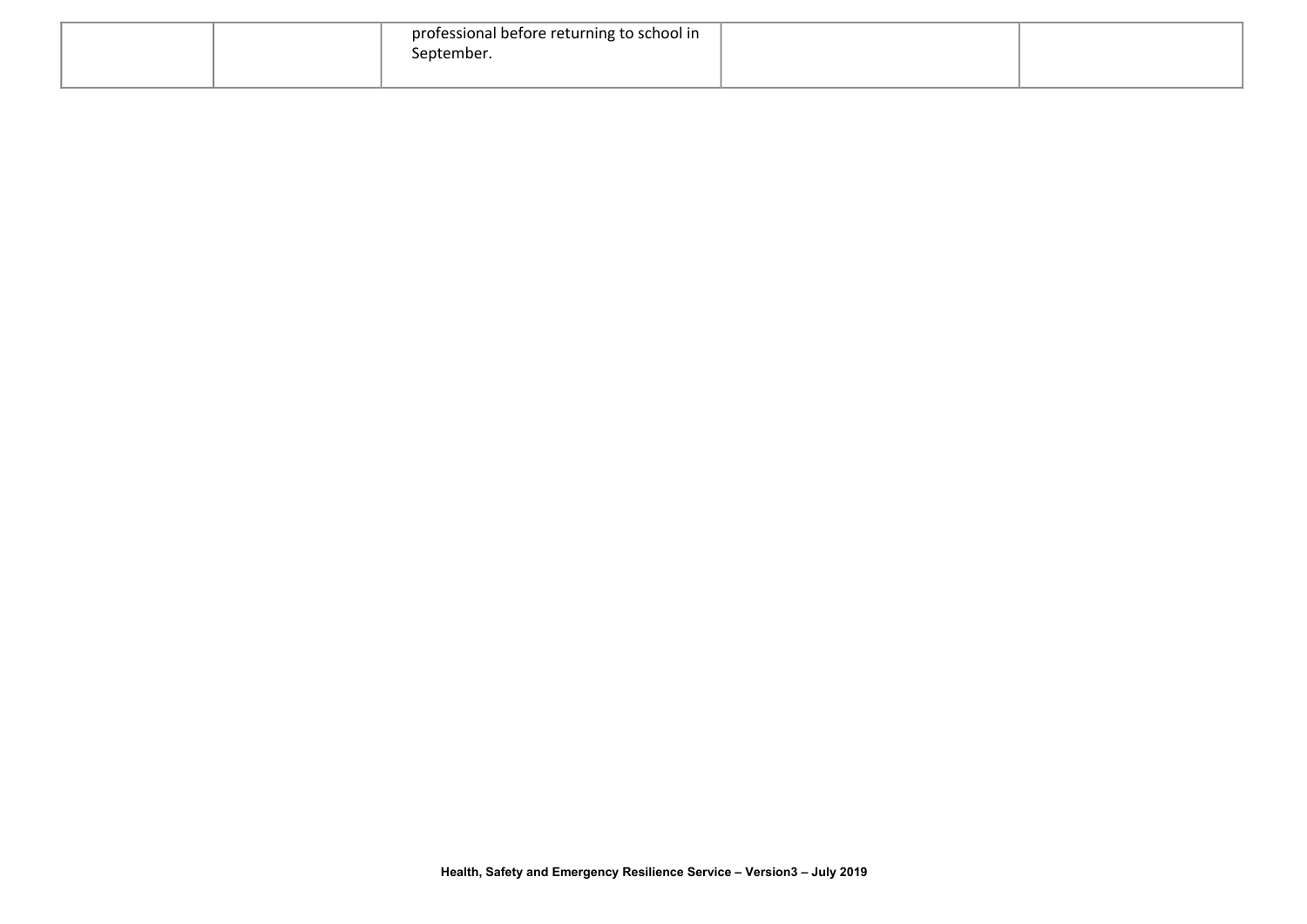| Vulnerable Groups<br>(employees)                | Infection of the<br>coronavirus to<br>vulnerable adults | • All groups of vulnerable employees<br>can attend work when their shielding<br>letter expires as long as the guidance<br>from Government is followed as<br>detailed in this risk assessment.                                                                          | 1. Ensure all staff have received and<br>have signed the employee<br>guidance document and that this<br>followed at all times<br>2. If an employee has a current letter<br>from their GP/Specialist advising<br>they should not attend<br>work/should only attend work with<br>additional adjustments refer to HR.<br>3. Referral to OHU/disability risk<br>assessment will be carried out<br>where appropriate.<br>4. Employees/pupils should not<br>attend school if they have<br>symptoms. Employees should<br>inform their headteacher<br>immediately who will arrange for a<br>test via HR.<br>5. Pregnancy RA updated - awaiting<br>OH Report | 1. DW - Received and<br>audited<br>2. No current employees<br>requirement<br>3. 1 member of staff<br>referred Sep 17 2020<br>4. Community informed<br>of process via<br>website, twitter,<br>INSET Sep 2020<br>5. 25 week RA Meeting<br>12 Oct 2020 |
|-------------------------------------------------|---------------------------------------------------------|------------------------------------------------------------------------------------------------------------------------------------------------------------------------------------------------------------------------------------------------------------------------|-----------------------------------------------------------------------------------------------------------------------------------------------------------------------------------------------------------------------------------------------------------------------------------------------------------------------------------------------------------------------------------------------------------------------------------------------------------------------------------------------------------------------------------------------------------------------------------------------------------------------------------------------------|-----------------------------------------------------------------------------------------------------------------------------------------------------------------------------------------------------------------------------------------------------|
| Living with<br>someone in a<br>vulnerable group | Transmission of the<br>coronavirus                      | • If a child or a member of staff lives<br>with someone who is in any of the<br>vulnerable groups including those who<br>are pregnant, they can continue to<br>attend school where the guidance<br>from Government is followed as<br>detailed in this risk assessment. | -individual risk assessments for these<br>pupils                                                                                                                                                                                                                                                                                                                                                                                                                                                                                                                                                                                                    | No families made us aware as<br>yet, Inclusion leader will<br>assess on family attendance<br>basis                                                                                                                                                  |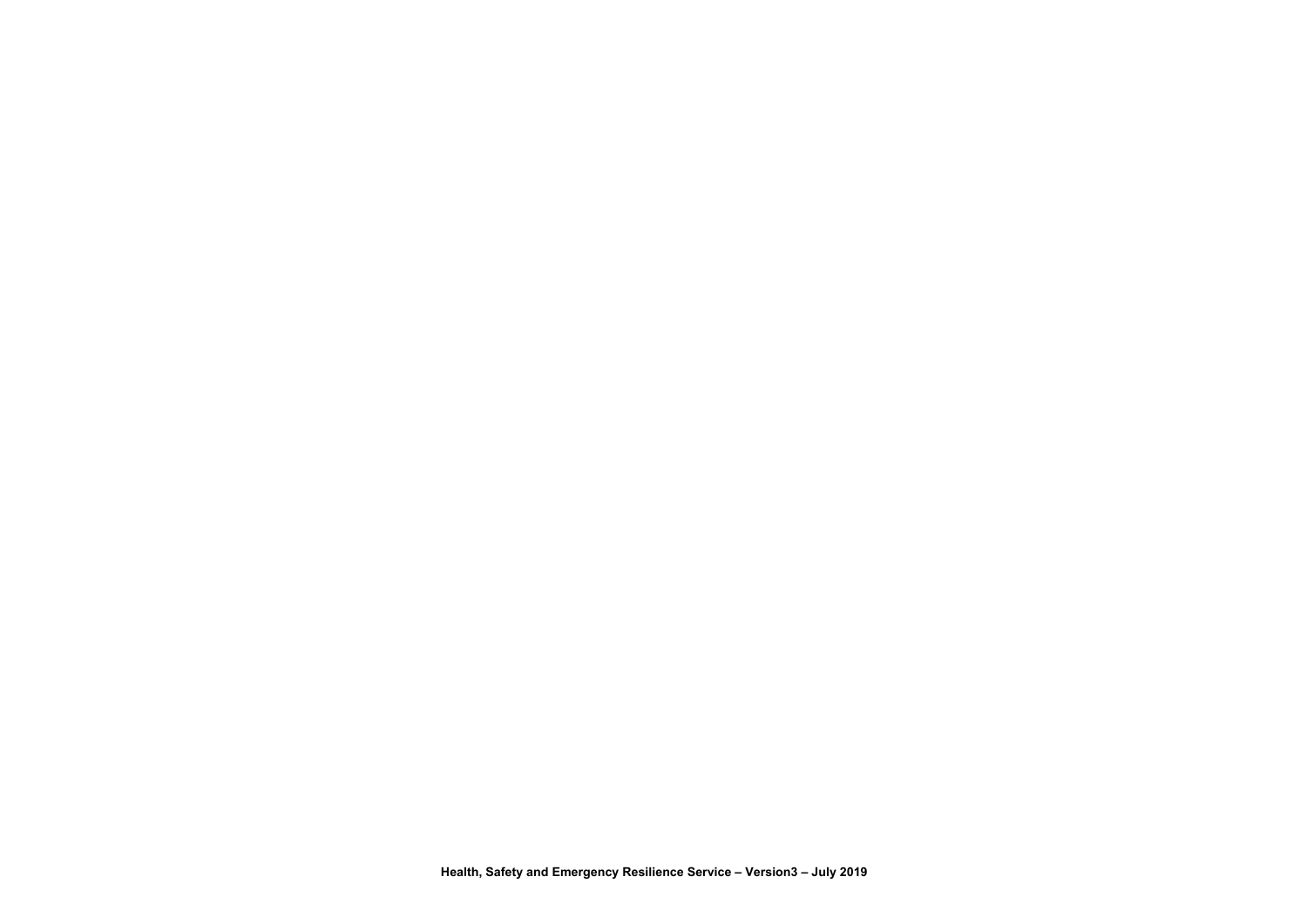| Visitors to site   | <b>Infection Control</b>        | Visits can be made to school by<br>professionals for Education and SEN<br>purposes.                                                                                                                                                                                                                                                                                                                                                                                                                                                                                                                                                                                             | 1. Ensure a room is available for<br>visitors which is cleaned in<br>between each visit.<br>2. Ensure visitors wash their hands<br>on arrival and when leaving<br>3. No volunteers on site at present<br>unless approved by the CEO<br>4. No visitor should be allowed to<br>walk around school<br>5. Any visitor not following protocol<br>must be asked to leave site<br>immediately<br>Meetings should be carried out<br>6.<br>virtually where possible                                                                                                                          | 1. Visitor meetings held<br>in Heads office<br>2. Sanitiser at entrance to<br>school sign-in in place<br>3. As documented - PADs<br>and EAL/SEN support<br>4. Pre-authorised visitors<br>only<br>Reactive procedure -<br>5.<br><b>DW</b><br>MS Teams for staff<br>6.<br>meetings in place and<br>operational                                                                                                                                                                                                                                                     |
|--------------------|---------------------------------|---------------------------------------------------------------------------------------------------------------------------------------------------------------------------------------------------------------------------------------------------------------------------------------------------------------------------------------------------------------------------------------------------------------------------------------------------------------------------------------------------------------------------------------------------------------------------------------------------------------------------------------------------------------------------------|-------------------------------------------------------------------------------------------------------------------------------------------------------------------------------------------------------------------------------------------------------------------------------------------------------------------------------------------------------------------------------------------------------------------------------------------------------------------------------------------------------------------------------------------------------------------------------------|------------------------------------------------------------------------------------------------------------------------------------------------------------------------------------------------------------------------------------------------------------------------------------------------------------------------------------------------------------------------------------------------------------------------------------------------------------------------------------------------------------------------------------------------------------------|
| Class/groups sizes | Infection of the<br>coronavirus | Reduce contact between people as<br>much as possible e.g. only mix in a<br>small, consistent group and that small<br>group stays away from other people<br>and groups.<br>Keep groups / bubbles apart wherever<br>possible, however brief, transitory<br>contact, such as passing in a corridor, is<br>low risk.<br>For pre-school children in early years<br>$\bullet$<br>settings, the staff to child ratios<br>within Early Years Foundation<br>Stage (EYFS) continue to apply as set<br>out here.<br>For primary schools, implement smaller<br>groups the size of a full class. If that can<br>be achieved, it is recommended, as this<br>will help to reduce the number of | 1. Identify pupil/staff bubbles with<br>typically a class forming a<br>'bubble'. In EYFS, a bubble may<br>be all pupils within the EYFS<br>setting.<br>2. Either mark a one-way circulation<br>route throughout school or<br>separate corridors with dividers<br>3. Ensure signage is in place to<br>support the new systems and<br>ways of working<br>4. Organise classrooms and other<br>environments to seat all pupils<br>from Year 2 upwards facing<br>forwards and spaced as far as<br>possible<br>5. Adults should try to socially<br>distance from pupils where<br>possible | 1. A class is defined as a<br>bubble inc EYFS<br>2. Walk on left circulation,<br>reduced movement on<br>site<br>DW/DM-1june<br>3.<br>maintained and<br>updated Sep 2020<br>4. Each class (Y2-Y6) has<br>forward facing tables,<br>Staff informed via<br>5.<br>briefing 2 <sup>nd</sup> Sept 2020<br>DW items removed e.g<br>6.<br>extra chairs as far as is<br>practicable<br>7. Items removed and<br>stored - especially<br>affects EYFS rooms<br>DW - each pupil has<br>8.<br>own stationary pack<br>and communications<br>made to prohibit items<br>from home |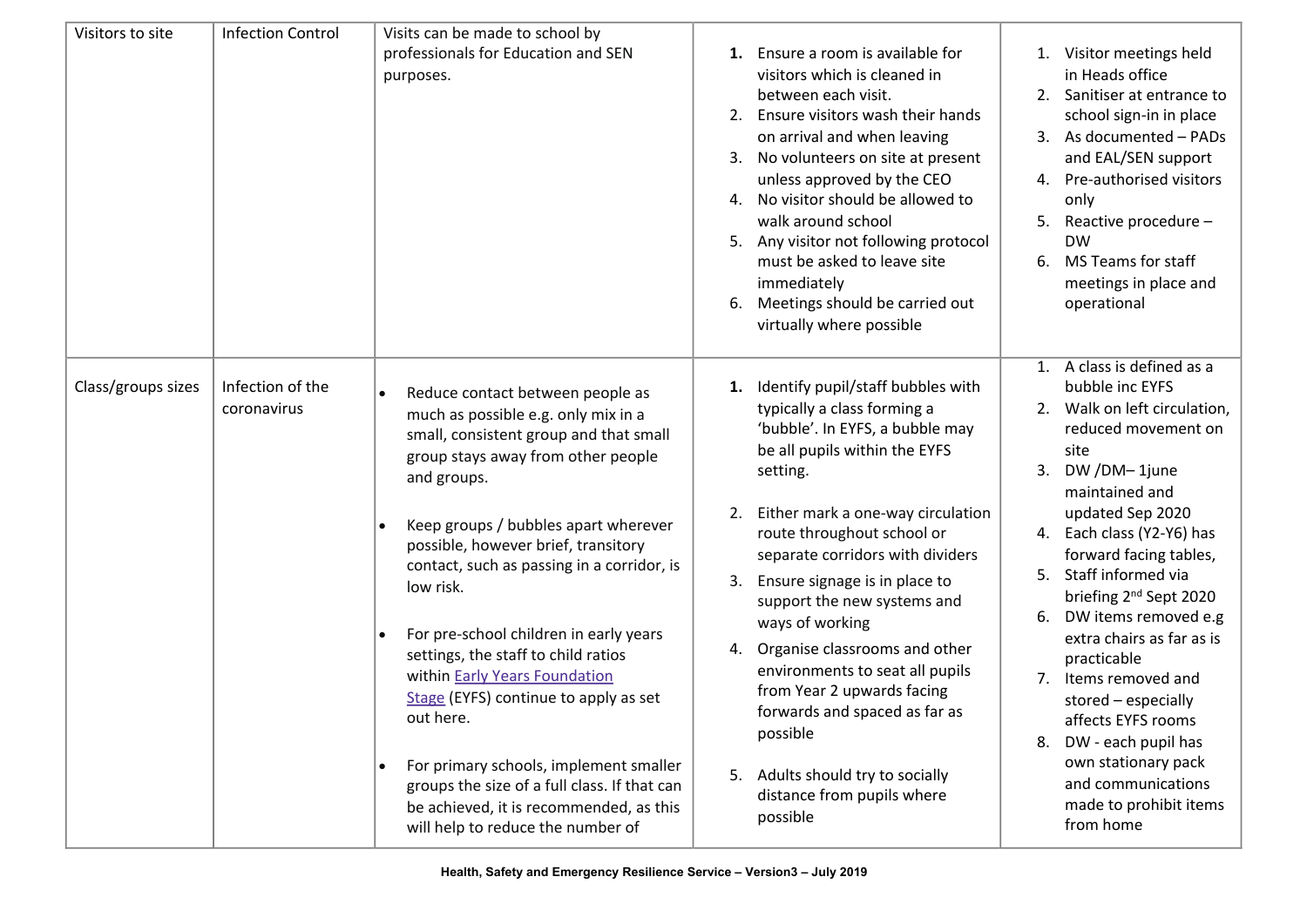| people who could be asked to isolate<br>9. staff informed of<br>6. Remove all unnecessary items                |                  |
|----------------------------------------------------------------------------------------------------------------|------------------|
| should someone in a group become ill<br>from all rooms before re-opening<br>72 hour rule for items             |                  |
| with coronavirus<br>7. Remove soft furnishings / hard to<br>sent home 2/9/20,                                  |                  |
| clean items before re-opening<br>10. DW - inset meeting                                                        |                  |
| info shared 2 <sup>nd</sup> sept 20                                                                            |                  |
| 11.<br>Where practically possible<br>8.<br>Avoid contact with anyone with                                      |                  |
| 12. DW CG - staff informed<br>provide each pupil and member<br>symptoms                                        |                  |
| of teaching staff with personal<br>02/09/20 rota to                                                            |                  |
| equipment which is used<br>stagger playtimes<br>Frequent hand cleaning and good                                |                  |
| regularly (e.g. pens, pencil,<br>reducing contact in<br>respiratory hygiene practices                          |                  |
| whiteboard etc) not to be used<br>place                                                                        |                  |
| 13. Identified intervention<br>by others                                                                       |                  |
| spaces are assigned to<br>Regular cleaning of settings                                                         |                  |
| Implement procedures for shared<br>class immediately<br>9.                                                     |                  |
| resources. Other resources, such<br>outside class doors only                                                   |                  |
| as maths / science equipment<br>Minimising contact and mixing<br>14. Behaviour policy                          |                  |
| which may need to be shared<br>consulted with                                                                  |                  |
| between bubbles should be<br>stakeholders and govs<br>Staggered arrival and departure times                    |                  |
| cleaned after each use or placed<br>July 20 - review with<br>into isolation for 72 hours                       |                  |
| staff Sep 20<br>Meeting needs of EHCP pupils<br>15. BMBC PADS have                                             |                  |
|                                                                                                                |                  |
| 10. Inform staff not to change<br>assessed risk of                                                             |                  |
| seating arrangements. Children<br>instrument playing and<br>Pupil resources<br>should use the same desk at all |                  |
| planned accordingly -<br>EO to liaise with Alex                                                                |                  |
| times<br>Francis                                                                                               |                  |
| 16. Books sent home &                                                                                          |                  |
| 11. Document plans to adhere to<br>paper-based material<br>government guidance for                             |                  |
| will be with 72hr delay<br>cleaning in non-healthcare                                                          |                  |
| settings<br>to reissuing in school                                                                             |                  |
| 17. MS from 1st June-                                                                                          |                  |
| 12. Review PE curriculum / playtime<br>routine fill/replace                                                    |                  |
| 18. DW MS check -routine<br>activities with no contact sports                                                  |                  |
| to be played<br>19. Cleaning routines                                                                          |                  |
| 20. Via INSET briefing 2                                                                                       |                  |
| 13. Consider working spaces and<br>Sept 2020                                                                   |                  |
| 21. DW SJ KJ as far as<br>groupings for interventions.                                                         |                  |
| Interventions to be run within a<br>practicable                                                                |                  |
| 22. Caretaker, outside<br>bubble of pupils where possible.                                                     |                  |
|                                                                                                                | signage in place |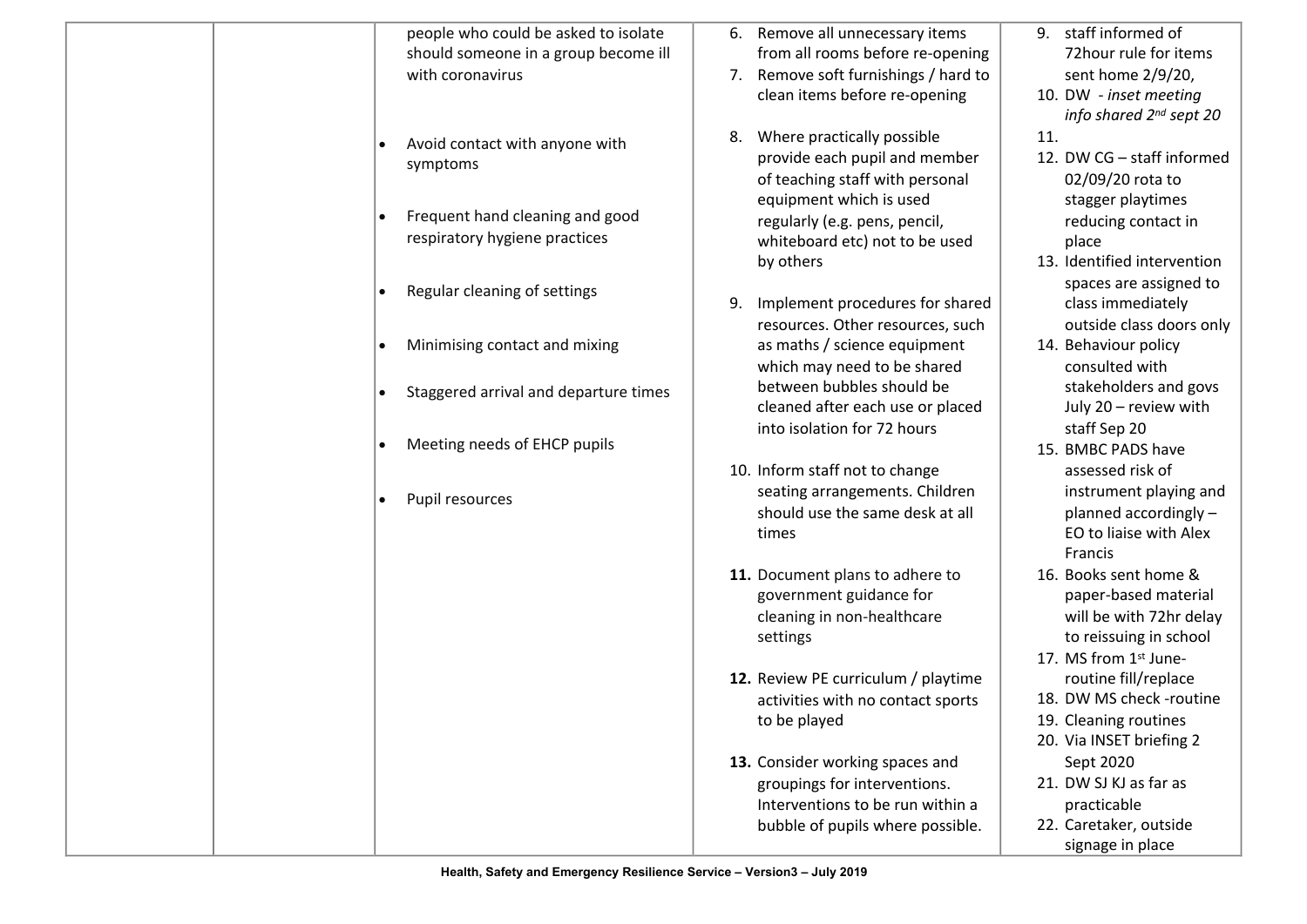|  | If not possible, pupils from the<br>same key stage only can be<br>placed in same intervention<br>group. Pupils should be spaced to<br>socially distance within the group<br>and area used and equipment to<br>be cleaned after use.                                                                                                                                                                                                                                                                                                                            | 23. Caretaker, outside<br>signage in place<br>24. Return to school<br>expectations shared via<br>website/twitter wc<br>06/7/20 - this RA will<br>also be available via<br>website policy section<br>25. Return to school                                                                                                                                                                       |
|--|----------------------------------------------------------------------------------------------------------------------------------------------------------------------------------------------------------------------------------------------------------------------------------------------------------------------------------------------------------------------------------------------------------------------------------------------------------------------------------------------------------------------------------------------------------------|------------------------------------------------------------------------------------------------------------------------------------------------------------------------------------------------------------------------------------------------------------------------------------------------------------------------------------------------------------------------------------------------|
|  | 14. Review and share behaviour<br>policy with staff, parents and<br>pupils                                                                                                                                                                                                                                                                                                                                                                                                                                                                                     | expectations shared via<br>website/twitter wc<br>06/7/20 - this RA will<br>also be available via                                                                                                                                                                                                                                                                                               |
|  | 15. Consider how to reduce the risk,<br>particularly when pupils are<br>playing instruments or singing in<br>small groups such as in music<br>lessons by, for example, physical<br>distancing and playing outside<br>wherever possible, limiting group<br>sizes to no more than 15,<br>positioning pupils back-to-back or<br>side-to-side, avoiding sharing of<br>instruments, and ensuring good<br>ventilation. Singing, wind and<br>brass playing should not take<br>place in larger groups such as<br>school choirs and ensembles, or<br>school assemblies. | website policy section<br>26. Return to school<br>expectations shared via<br>website/twitter wc<br>06/7/20 - this RA will<br>also be available via<br>website policy section -<br>additionally shared via<br>first September<br>assembly<br>27. Return to school<br>expectations shared via<br>website/twitter wc<br>06/7/20 - this RA will<br>also be available via<br>website policy section |
|  | 16. Consider arrangements for<br>books/home learning resources                                                                                                                                                                                                                                                                                                                                                                                                                                                                                                 |                                                                                                                                                                                                                                                                                                                                                                                                |
|  | 17. Hand sanitizer in each classroom,<br>hall and entrance                                                                                                                                                                                                                                                                                                                                                                                                                                                                                                     |                                                                                                                                                                                                                                                                                                                                                                                                |
|  | 18. Daily checklist completed                                                                                                                                                                                                                                                                                                                                                                                                                                                                                                                                  |                                                                                                                                                                                                                                                                                                                                                                                                |
|  | 19. Cleaning schedules                                                                                                                                                                                                                                                                                                                                                                                                                                                                                                                                         |                                                                                                                                                                                                                                                                                                                                                                                                |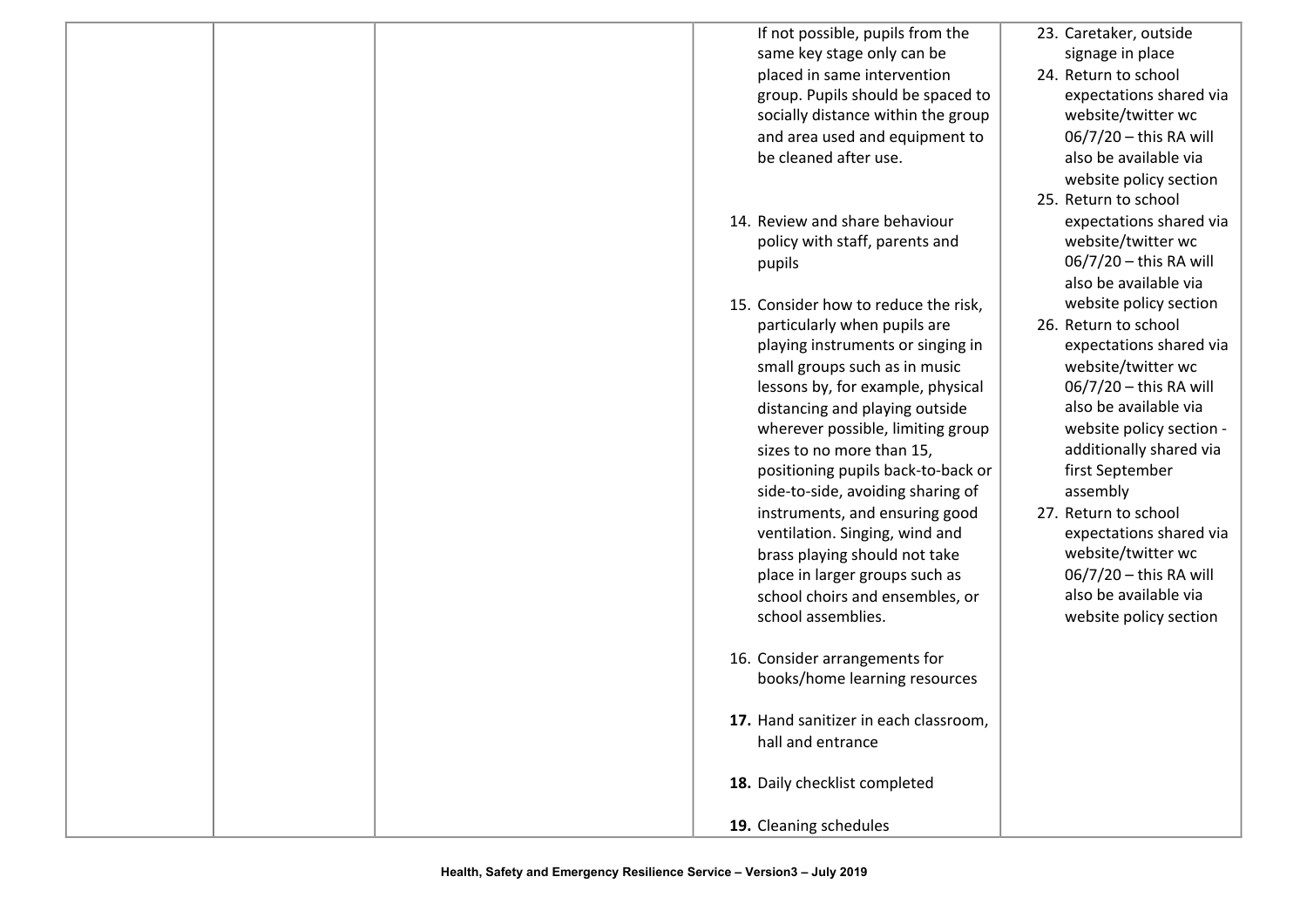|                   |                                                         |                            | 20. Staff aware of cleaning<br>requirements<br>21. Removal of soft furnishings                                                                    |                                                                                                                                               |
|-------------------|---------------------------------------------------------|----------------------------|---------------------------------------------------------------------------------------------------------------------------------------------------|-----------------------------------------------------------------------------------------------------------------------------------------------|
|                   |                                                         |                            | 22. Markers showing walkway<br>directions                                                                                                         |                                                                                                                                               |
|                   |                                                         |                            | 23. 2 M apart markers                                                                                                                             |                                                                                                                                               |
|                   |                                                         |                            | 24. Communicated to staff<br>25. Communicated to parents<br>26. Communication to pupils                                                           |                                                                                                                                               |
|                   |                                                         |                            | 27. Risk Assessment completed                                                                                                                     |                                                                                                                                               |
| Lack of Awareness | Infection of the<br>coronavirus to<br>vulnerable adults | Communication<br>$\bullet$ | 1. Staff to be provided with guidance<br>pack, that includes expectations,<br>protocols etc and this should be re-<br>iterated on a regular basis | Induction on staff<br>$\mathbf{1}$ .<br>return INSET Sept 2nd<br>2. As communicated 6th<br>July website/twitter<br>DW DM Caretaker - in<br>3. |
|                   |                                                         |                            | 2. Parents to be to be provided with<br>guidance that includes expectations,<br>protocols etc<br>3. Posters                                       | place 1 <sup>st</sup> June and then<br>maintained<br>DW/LI induction -<br>4.<br>single central record<br>gov monthly sign-off,                |
|                   |                                                         | Supply staff<br>$\bullet$  | 4. Induction provided on arrival re<br>guidance pack, protocols within<br>school                                                                  | children via assembly<br>on wed 3rd Sept                                                                                                      |

| <b>Manager's Assessment Acceptance Statement</b>                                                                                                                                                                  |          |  |  |
|-------------------------------------------------------------------------------------------------------------------------------------------------------------------------------------------------------------------|----------|--|--|
| I accept the details of the assessment and will ensure that the risk control measures identified, any risk control actions identified and monitoring requirements are acted<br>upon within the given time scales. |          |  |  |
| Manager's Signature                                                                                                                                                                                               | Dan Wood |  |  |